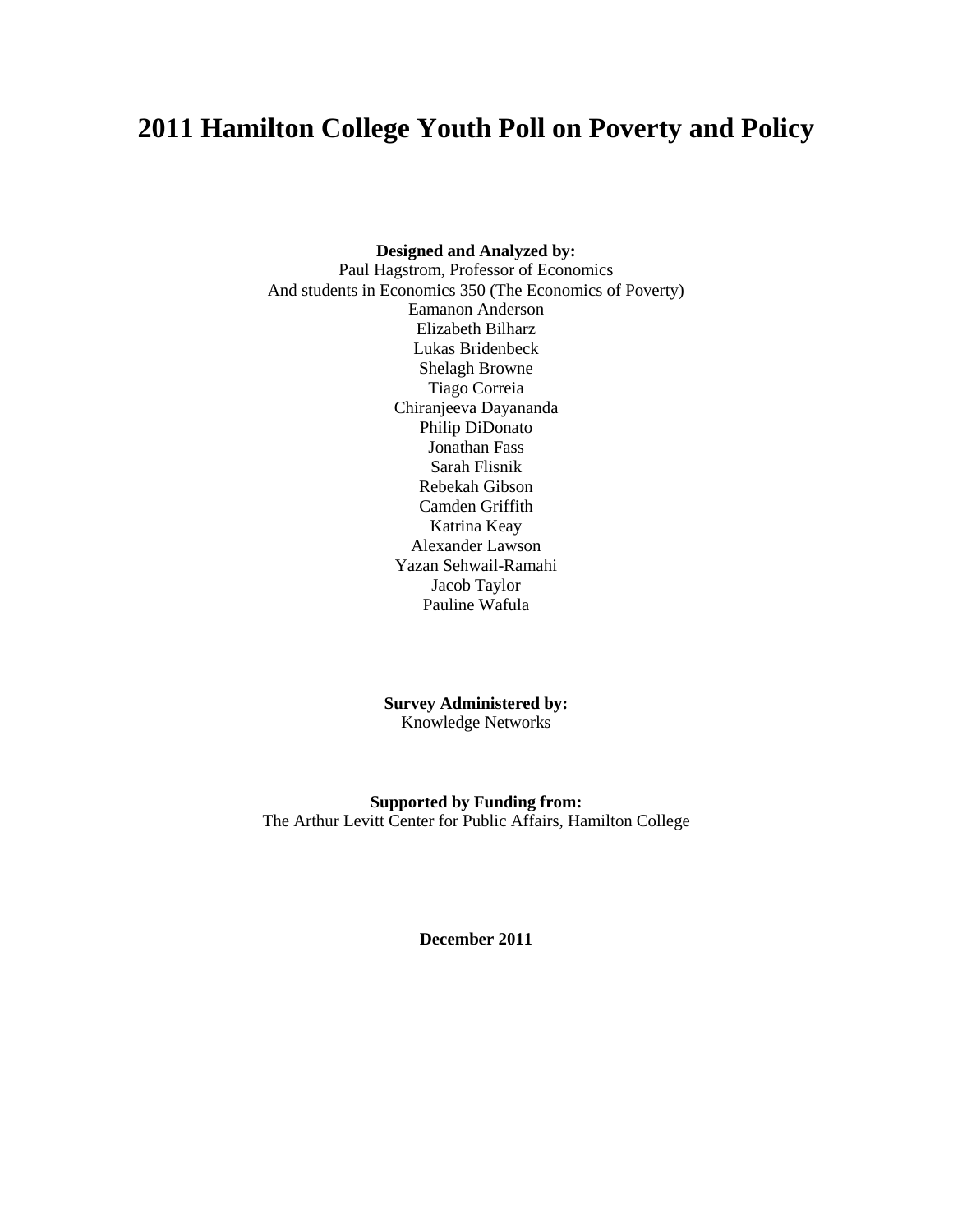## **Executive Summary:**

Young adults in America view poverty as serious problem that the government and high income households are morally obligated to help. Two-thirds see the rising incomes of the wealthy as detrimental to lower income households. Young adults view the lack of jobs and poor access to health care among the primary causes of poverty but overwhelmingly acknowledge that people are more likely to be poor due to bad choices than bad luck. They recognize that current government policies are not effective, but more favor an increase in government spending than favor spending less. In particular, increases in inkind aid, earned income tax credits and increasing the minimum wage are favored over cash transfers to the poor.

Paul Hagstrom, Professor Economics at Hamilton College, led the sixteen students in his Economics of Poverty class through the design and analysis of a national poll to ascertain the views of young adults on poverty, inequality, and the government's responsibility to the poor. To ensure the highest quality data, the class partnered with Knowledge Networks who collected a nationally representative sample of 1,652 young adults of 18-29 years of age Knowledge Networks maintains a nonvolunteer database whose members are chosen through a statistically valid sampling frame. The 18-29 age group constitutes approximation one-fifth of all eligible voters, many of whom will soon vote for the first time. Among respondents, 65 percent are nonwhite-nonhispanic, 23 percent are poor, and 73 percent intend to vote in the 2012 presidential election. The Arthur Levitt Public Affairs Center at Hamilton College provided funding for the survey.

# **Highlights:**

- 58 percent feel the wealthy have a responsibility to help the poor, and 62.6 percent feel those earning \$200,00 and above should pay more taxes
- 67.7 percent feel the government is morally obligated to help the poor but 58.5 percent are not willing to pay more in taxes to help the poor
- 77 percent feel that government anti-poverty programs were not effective and 60.7 percent believe that anti-poverty programs discourage people from working
- Overall, when asked if people were more likely to be poor because of bad luck or because of bad choices, 82.7 percent answered bad choices. Yet 51.8 percent feel that poor households manage their money wisely.
- Similarly when asked if an average poor person was to receive \$5,000, would he or she use the money responsibly, 49.6 percent said yes. Yet, almost 6 percent fewer answered affirmatively when asked if a person who was not poor and received \$5,000 would handle the money in a similar manner.
- When asked how many of the poor have the ability to raise themselves out of poverty, 86 percent answer that most or some do.
- Despite the fact that the majority of respondents felt that the poor manage their money wisely, 86.9 percent do not favor changing our government food assistance programs to cash transfer programs.
- 75.3 percent support increasing the minimum wage
- When asked what would help the poor the most reducing unemployment, raising the minimum wage, increasing cash transfers or earned income credits – the majority chose reducing unemployment.
- If the government was to reduce its overall spending, 53.4 percent point to national defense as the first area from which cuts should be made when the selection includes infrastructure spending, programs for low income families and social security.
- When asked how they would rank these issues unemployment, health care, the national debt, national security – if they were president, 80 percent choose unemployment as their first or second most important issue.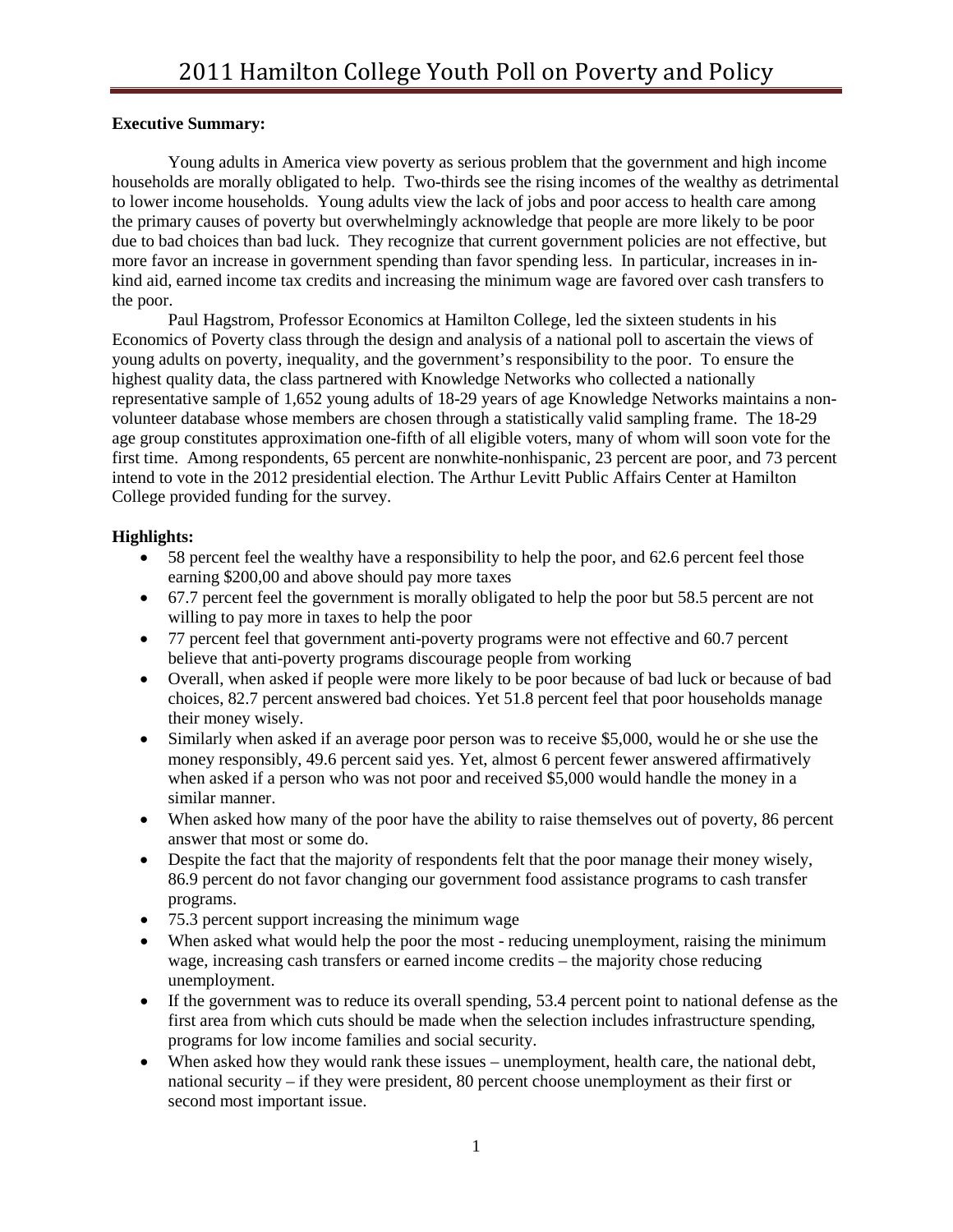• Nearly all of the above questions can be broken down by race, gender, poverty status, and intention to vote.

#### **Introduction and Data Description:**

The recession that began in the late 2000s was, to date, the worst economic downturn the United States experienced since the Great Depression. Although the recession officially ended in June 2009, lingering effects of the recession continue to plague the Unites States.

Poverty is one such effect that has become increasingly unavoidable for policymakers. According to the U.S. Census Bureau, the official poverty rate in 2010 was 15.1 percent, which is about 46.2 million people.[1](#page-0-0) This was the third consecutive annual increase in the poverty rate, which has been steadily increasing since 2007. The poverty rate in 2010 was also the highest poverty rate since 1993. Furthermore, the number of people in poverty in 2010, 46.2 million, is the largest number in the 52 years in which poverty estimates have been published. In 2010, the poverty rate among non-Hispanic Whites was 9.9 percent, for Blacks it was 27.4 percent, and for Hispanics it was 26.6 percent. Looking at the ethnic breakdown of the poverty rate, it is clear that poverty is more prevalent among non-Whites. These statistics also highlight the issue of inequality between various racial groups.

This survey conducted in November 2011 looks at poverty through the eyes of the youth of the United States. As such, the survey was specifically targeted towards respondents between the ages of 18 and 29. This is because while in the past, several similar surveys have focused on the general population, the youth have, for the most part, been an ignored demographic. However, the opinions of the youth regarding issues such as poverty and inequality are of importance as they continue to increase participation in voting. With the 2012 presidential elections in sight, candidates might want to focus on the youth and their opinions in order to win their support.

Our survey comes at an important time in today's political climate, as poverty-related issues are at the forefront. The recent Occupy Wall Street movement and similar protests occurring throughout the country have shown that Americans are more aware than ever that poverty and income inequality are significant problems. Empirical statistics on both youth and first-time voters also suggest that young adults are becoming more politically charged. An estimated 23 million young Americans between the ages of 18 and 29 voted in the 2008 presidential election - an increase of 3.4 million compared to the previous election. In addition, approximately 15 million votes were cast by first time voters. According to Rock the Vote, an estimated 44 million individuals between the ages of 18 and 29 were eligible to vote in 2008, which constituted one-fifth or around 21 percent of the voting eligible population.[2](#page-2-0) Candidates of the upcoming 2013 presidential election may find our results especially interesting because our survey polls this youth demographic and attempts to gauge their opinions on poverty and related policies.

According to the Bureau of Labor Statistics of the U.S. Department of Labor, the unemployment rate was 8.6 percent in November 2011, when this survey was released to the public.[3](#page-2-1) Unemployment among the youth however is significantly higher than the general population. The youth unemployment rate (those between the ages of 16 and 24) remained at 18.1 percent as of July 2011.[4](#page-2-2) Since the youth are susceptible to suffer more than the general population in terms of unemployment and poverty, it is not surprising if their opinions regarding such issues were to differ from those of the general population. Therefore, this survey is both relevant and timely in terms of looking at the opinions of the youth regarding issues such as inequality, unemployment and poverty.

<span id="page-2-3"></span> $\frac{1}{1}$  ${}^{1}$ http://www.census.gov/prod/2011pubs/p60-239.pdf

<span id="page-2-0"></span><sup>&</sup>lt;sup>2</sup>http://www.rockthevote.com/assets/publications/research/young\_voter\_registration\_and\_turnout\_trends-2008.pdf

<span id="page-2-1"></span><sup>3</sup> http://www.bls.gov/news.release/pdf/empsit.pdf

<span id="page-2-2"></span> $4 \text{ http://www.bls.gov/opub/ted/2011/ted\_20110826.htm}$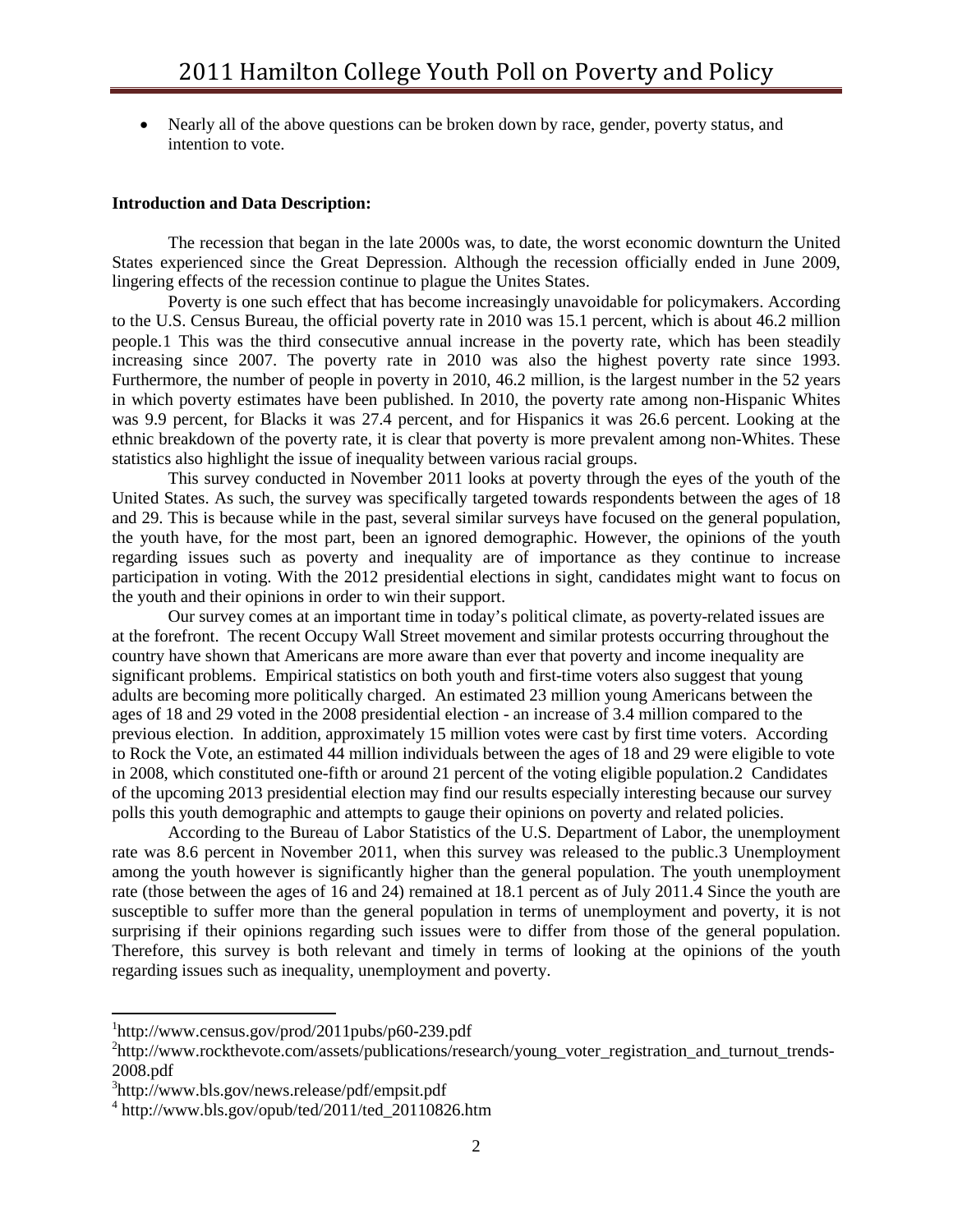The 2011 Hamilton College Youth Poll on Poverty and Policy consists of thirty-eight questions on young people's views towards poverty along with several supplemental demographic questions. The survey goal was to collect 1,500 completed surveys from respondents ages 18 to 29. To perform this data collection, our class collaborated with Knowledge Networks (KN), a well-respected national research company. Knowledge Networks uses a proprietary online research panel , KnowledgePanel®, that is representative of the U.S. population. Panelists cannot volunteer for any particular survey. Panelists periodically receive unique log-in information to access a survey online and then are sent emails throughout each month inviting them to participate in research. Of the 3,329 sampled participants, 1,652 completed the survey. [5](#page-2-3) The Arthur Levitt Public Affairs Center has successfully used Knowledge Networks to conduct previous Hamilton College Youth Polls. The sample size of 1,652 corresponds to a margin of error of 2.5 percent for binary response questions.

Our survey consists of questions contributed by all members of our Economics of Poverty course taught by Professor Hagstrom. Our class wrote or compiled survey questions on: young American's sense of the poverty issue, their attitudes towards the poor, their beliefs on the government's role with regards to helping the poor, who should fund poverty initiatives, and other background questions that could affect peoples' views on poverty or that could help with survey interpretation (for example, whether or not a respondent intends to vote in the upcoming presidential election).

#### **Primary Findings:**

A. Sense of the problem

Young adults overwhelmingly report that poverty is a serious problem in the United States, and income inequality is viewed equally as problematic as poverty. 83 percent believe poverty is a serious problem and 69 percent answer yes to the question *"Do the growing incomes of the wealthiest people in the country negatively affect the quality of life of those with lower incomes?"* Females were more likely to answer yes than males (73.8 to 64.7 percent), nonwhites were more likely to say yes than white respondents (76.1 to 65.6 percent). There was no statistical difference in the response of voters versus nonvoters.

The respondents found that poverty was of a larger problem for the United States then racism and the threat of terrorism. However, access to healthcare and the size of the budget deficit both were selected as larger issues (questions 6). 58 percent responded that access to health care was a bigger problem than poverty with nonwhites responding higher than white (62.6 to 55.8 percent). Nearly half of all respondents (48.8 percent) reported inequality to be a bigger problem than poverty. Interestingly a majority of the poor (55.1 percent) and of nonwhites (56.9 percent) consider inequality to be the larger problem.

Most respondents (83.7 percent) identify a lack of jobs is a major cause of poverty The lack of health insurance and medical bills received the second most votes (64.3%) for being a of cause poverty. The results point to the immediate needs of the poor for healthcare access and jobs. Nonvoters are more concerned about jobs than voters (86.8 to 82.7), the poor more than the nonpoor (93.8 to 80.7), females more than males (86.9.4 to 80.6), and nonwhites more than whites (88.9 to 80.9). The same pattern holds for access to health care.

 <sup>5</sup> More technical information is available at [http://www.knowledgenetworks.com/ganp/reviewer-info.html.](http://www.knowledgenetworks.com/ganp/reviewer-info.html) Knowledge Networks delivers quality and service to guide leaders in business, government, and academia – uniquely bringing scientifically valid research to the online space through its probability-based, online KnowledgePanel®. The company delivers unique study design, science, analysis, and panel maintenance, along with a commitment to close collaboration at every stage of the research process. Knowledge Networks leverages its expertise in brands, media, advertising, and public policy issues to provide insights that speak directly to clients' most important concerns. For more information about Knowledge Networks, visit [www.knowledgenetworks.com.](http://www.knowledgenetworks.com/)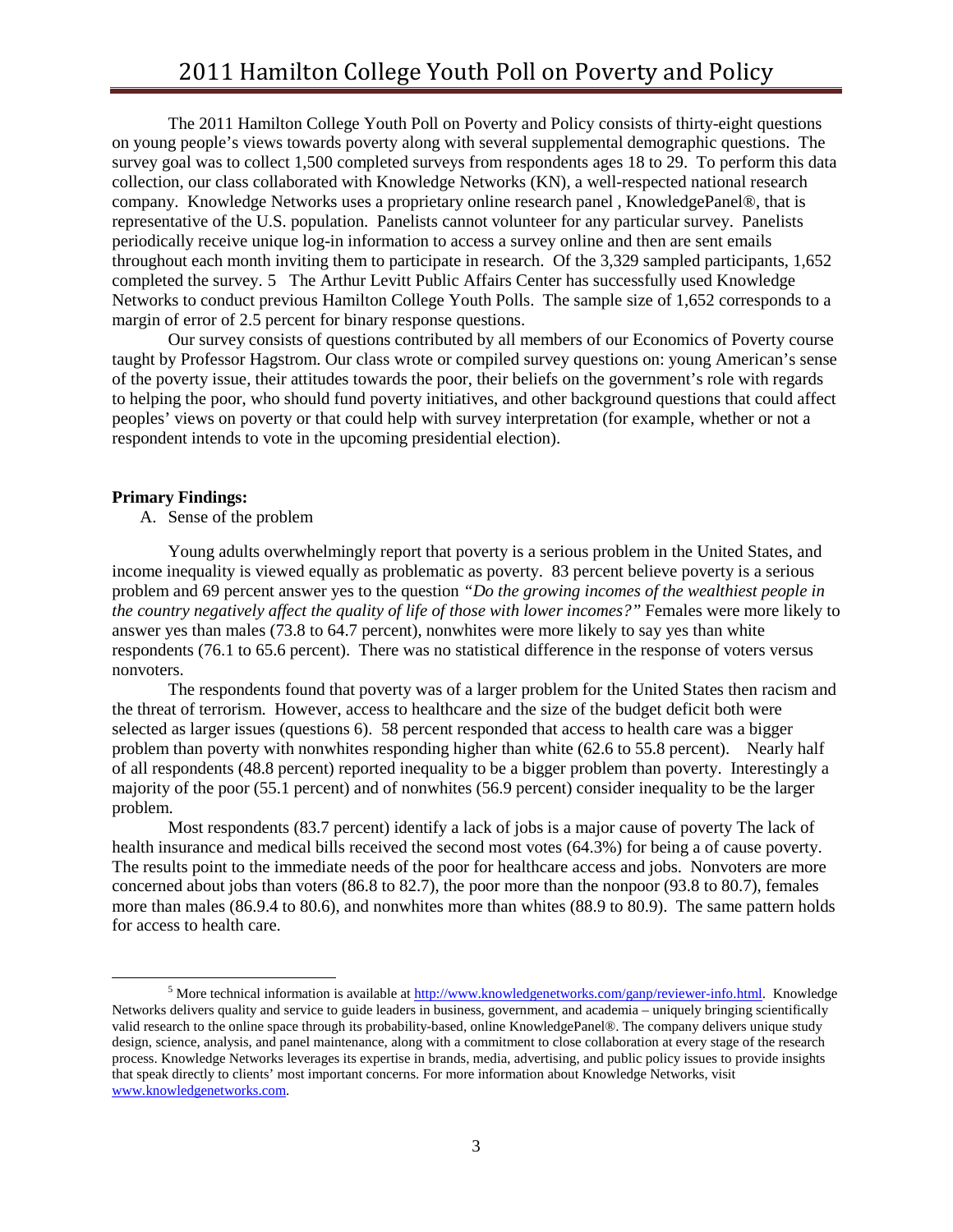#### B. Attitudes toward the poor

Next we explored young adult attitudes toward the poor. When asked, "*In your opinion, are people more likely to be poor because of bad luck or because of bad choices?,"* 82.7%, responded that people were likely to be poor due to bad choices, while only 15.9% attributed most poverty to bad luck. When breaking this down by by-variable group, those who had lost a job in the last two years had a statistically significant tendency to select "Bad Luck" as a cause of poverty. One interesting non-result of this question: poor respondents were no more likely to select "Bad Luck" than non-poor respondents. Similarly, there was no statistical difference by gender, race, or voter status on this question.

Despite the cause of poverty 59.7% believed that the wealthy should help the poor, while 40.3 % felt the wealthy did not have any responsibility for the poor. Voters, females, and those with high levels of education were statistically more inclined to answer that the wealthy have a responsibility to help the poor. Another interesting non-result of this question comes in that the poor were not different from the nonpoor in their response to this question.

Concerning financial responsibility, when asked "If the average person you know was to receive \$5,000 do you think he or she would use the money responsibly," a slight majority of 54.9% of respondents answered "no." The phrasing of this question prompts those surveyed to reflect on the monetary responsibility of their peer or social group, and it generated some surprising results. First, 41% of voters indicated that those they know would spend responsibly, in comparison to 47% of non-voters. This result may indicate that the voting youth of America may be lacking in financial responsibility. Nearly 51% of nonwhites (and 51% of Hispanics) trusted the responsibility of their social circles, while only 39% of whites (and 41% of non-Hispanics) felt the same. In comparison, the poor believe their social circles spend wisely (52% vs. 40%), as well as those who recently lost a job (48% vs. 39%). These differences in means are statistically significant at the 5% level. These responses seem to directly challenge the assumption that the poor act irresponsibly with their finances; based on this assumption, one would expect the poor, less educated, and minority respondents to report lower confidence in their social circles' monetary responsibility.

The next question rephrased the context to ask respondents about the monetary responsibility of the average poor person. Again, nonwhites and Hispanics seemed to believe that the poor would manage \$5,000 responsibly, with 58% of nonwhites and 59% of Hispanics responding in the affirmative (significant at the 5% level). Again, 64% of the poor indicated that they would spend money responsibly. Females also indicated a significant difference (52% vs. 44%). Interestingly enough, the overall percentage of respondents who indicated that poor households would not spend their money responsibly (48%) is significantly lower than the number of respondents who answered that the average person in their social circle would not spend their money responsibly (54%). *These results would indicate that the public perception of the fiscal responsibleness of the poor may actually be better than that of their own friends and acquaintances.* The patterns visible in the responses to the next question, how wisely the poor manage their finances, echo those just described. Sixty-nine percent of the poor themselves indicated that poor households manage finances wisely. However, the educated, married, voters, and those who believe poverty is caused by bad choices instead of bad luck disagree.

Another interesting pattern revealed by the poll involves the public's perceptions of the work effort of the poor. The respondents tended to answer that the poor put "the same amount of effort" into their work (46.4%) or even more effort (31.6%), yet only 22% of respondents who answered that the poor exert more effort in their work also indicated in the following question that most poor have the ability to raise themselves out of poverty. Poor were equally likely as non-poor to indicate that most poor can raise themselves out of poverty with enough effort (27% vs. 28%, statistically significant at the 5% level). Perhaps these responses indicate that even with significant effort, barriers exist to upward mobility that prevent those below the poverty line from "working their way up. The only group that seemed to believe more than other groups that the poor could raise themselves out of poverty by working their way up was the group of respondents intending to vote; of voters, 29% believed that most poor could work their way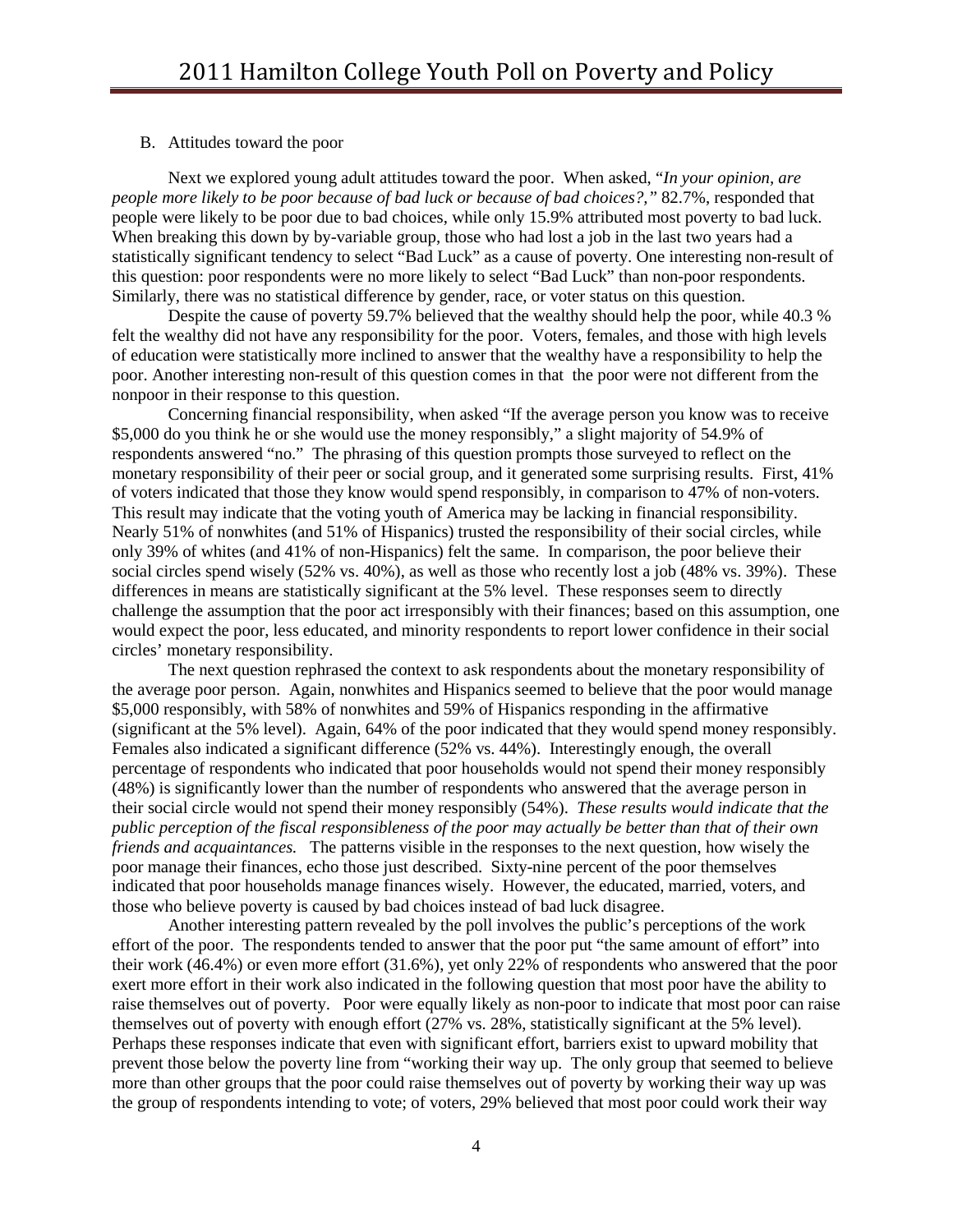out of poverty, as opposed to 25% of nonvoters; this result was significant at the 5% level. This response has policy implications because voters may prove less likely to pass anti-poverty legislation if they believe the poor can remedy their own situations.

## C. The Role of government

When asked, "*Do you believe that the government is morally obligated to help the poor?,"* 70.5 percent of the sample answered "yes." At the same time only 19.9 percent believe that our current antipoverty programs are effective and only 36.5 percent believe that our current programs reduce poverty. While males and females did not differ on the effectiveness response (18.8 versus 19.8), females at 44% were more likely to say that our current policies reduce poverty than males (32.3%). Whether the programs work or not, 60.2 percent respond that the poor actually need government help. Voters are more likely to believe that the poor need the assistance (62.0% versus 55.6%) as are nonwhites and the poor.

With regards to spending, 33.5 percent favor spending more (the other choices being the same as or less than). Nonwhites, females, the poor, and nonvoters all favor spending more than their counterparts. Concerning how to spend the money, cash assistance to the poor garnered very little support. Given the options of increasing cash, unemployment benefits, tax benefits, or food stamps, food stamps at 44.6 percent was the overwhelming favorite.

Generally, nonvoter, the poor, and nonwhites showed the most support for increasing cash assistance. However, only 35.2% overall favored increasing cash assistance while 71.6% favored increasing in-kind programs, 77.8% favored increasing the minimum wage, and 70% favored increasing assistance through the earned income tax credit. Although less than nonvoters, voters strongly supported increasing in-kind assistance, the minimum wage, and the earned income credit to help the poor. Females were generally more sympathetic toward poverty programs than males

## D. Who should pay?

To fund poverty policy, 34.5% believe the top 4% of earners should pay more in taxes to aid the poor and another 19.6% believe the top 25 percent of the income distribution should pay more. America's young adults clearly believe the wealth should pay more and help more. Even a majority of the nonpoor (53.6%) believed the wealthy should pay more. There was no statistical difference between the response of voters versus nonvoters.

The young respondents were asked, "*Would you be willing to pay more in federal income tax if the purpose was to help the poor?."* Overall, only 38% answered yes. Voters didn't differ from nonvoters and males and females were similar. However, nonwhites (46.1% versus 34.1%) and the poor (48.8% versus 35.1%) were far more willing to pay higher taxes than their counterparts.

Peoples' willing to pay, willingness to increase antipoverty programs, and view on the effectiveness of antipoverty policy is strongly related to their views on causes of poverty. Those answering that poverty is more likely to bad luck as opposed to bad choices are more likely to support public assistance and are more willing to pay to help the poor. For example, with regards to being willing to pay higher taxes to help the poor, 55.5% of those who see poverty as mostly due to bad luck were willing to pay higher taxes versus 35.1% for those believing poverty is mostly due to bad choices.

Finally, when asked "*If the government decides to reduce its overall spending, what area should be reduced most?,"* defense spending was the clear favorite among America's young adults. 55.2 percent favored cutting defense spending as opposed to 19.7 % who favored reducing infrastructure, 17.6% who favored decreasing programs for low income families, and 7.5% who favored reducing social security and programs for the elderly.

### **Conclusion:**